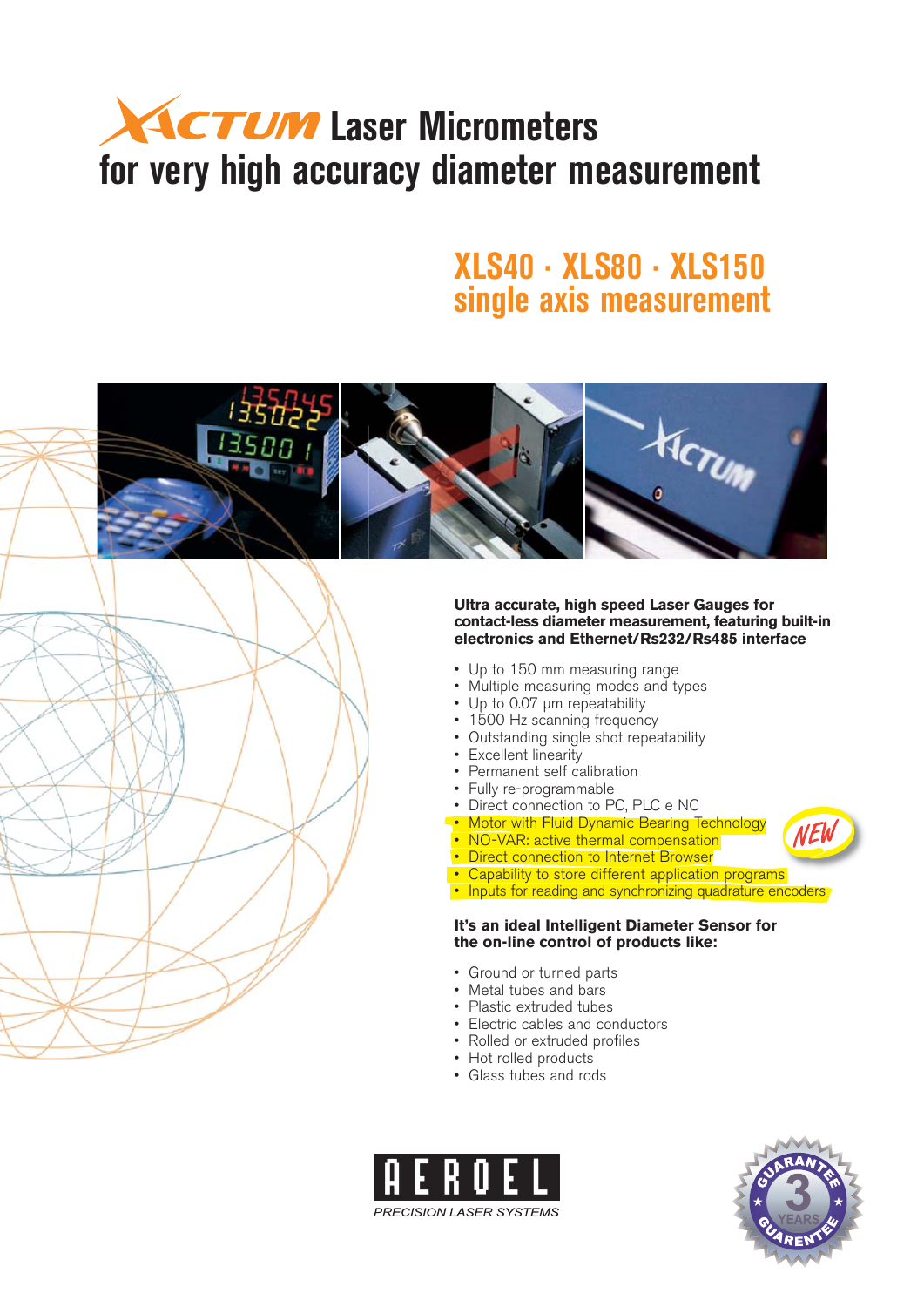## **The Sensor Software**

The XLS sensors are equipped with a pre-loaded software to perform different types of measurements and in several modes, to meet a number of applications. In general the instrument performs just as an Intelligent Sensor, transmitting the measured data to an external device, through its serial ports. The tolerance checking or other more sophisticated features are not included, these are performed by the user's device or by the available Aeroel Dedicated Systems.

### **Types of measures**



**Mode 1-DIA** 

Diameter measurement (D) and Centre position (C) of 1 opaque or transparent piece in the field.



#### **Mode 1-EDG**

Measurement of top (T) and bottom (B) edge of 1 opaque or transparent piece in the field.



**Mode 2-DIA**

Diameter measurement (D) and Centre position (C) of 2 opaque pieces in the field

**Mode 2-EDG**  Measurement of top (T) and bottom (B) edge of 2 opaque



 $\bullet$ 

GAP

D<sup>1</sup>

**Mode 2-GAP**

Diameter measurement (D) and distance (GAP) of 2 opaque pieces in the field.

Measurement of the penetration gap of 1 opaque piece in the field



pieces in the field.

**Mode GAP**



GAP

Measurement of the gap between 2 opaque pieces in the field o

#### **Mode PERGAP**

**Mode PENGAP**

Measurement of the penetration gap in relation to a reference pin of 1 opaque piece in the field

Note: not all the measuring modes included in the standard software are enabled in other types of software, designed for specific applications. Check the detailed specifications of any application software.



### **Measuring transparent objects**

Using the measuring modes 1-DIA and 1-EDG and enabling the Glass-Logic, it is possible to check also transparent parts. In all other modes the parts being measured must be opaque.

### **Single face scanning**

It is possible to use 1 mirror face only, to cancel the side dither of the scanning plane: when this option is selected, the scanning rate is reduced to 125 Hz.

### **Measurement processing**

**Instant values**: simple average over n scans, being  $n \geq 1$  programmable

**Extreme values**: Average, Max, Min over k Instant Values, being  $k \geq 1$  programmable

### **Measurement mode**

**Free-Running**: it processes continuously groups of k instant values to compute the related Extreme Values.

**On-Command, Single-Shot**: after an external command, it processes only 1 group of k instant values to compute the related Extreme Values. The external command is a rising edge on a digital input or a command message via Ethernet/RS232.

**On-Command, Continuous**: during a time interval set by an external command, it processes all the measured Instant Values, to compute their Extreme values. The measuring time is set by a logic high level on a digital input and/or by Start/Stop messages via Ethernet/RS232.

**Auto-Sync**: like On-Command, Single-Shot, but the measurement is automatically triggered by a valid measurement condition (1 part in the measuring field).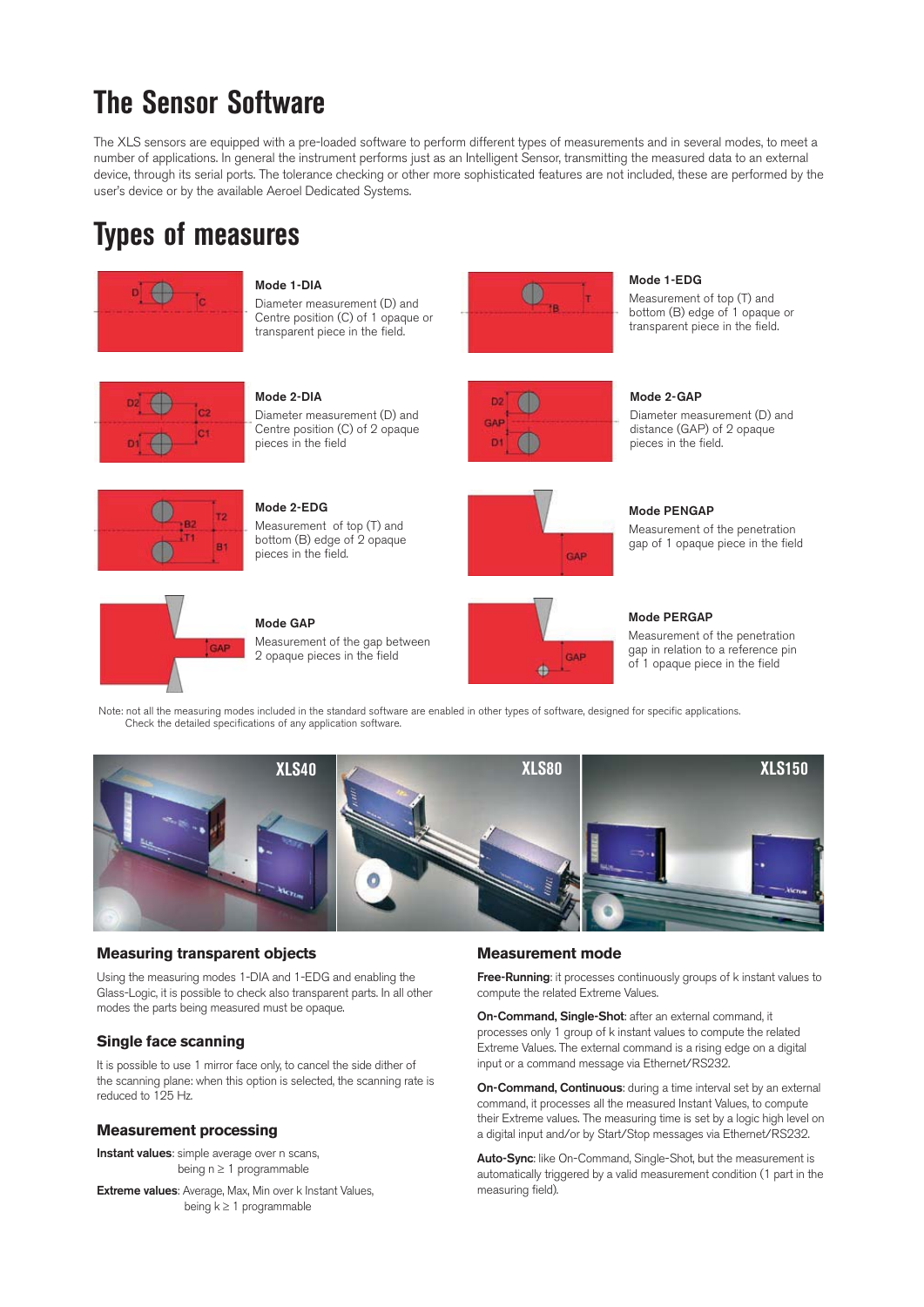### **Exclusive Aeroel features**



- The scanning motor **without ball bearing** works perfectly, with no wear.
- **The NO-VAR option** allows you to automatically compensate for the expansion of the part when room temperature changes. The user only needs to program the proper coefficient of thermal expansion of the part.
- **The Web Server** allows you to connect the sensor through the Ethernet line to any Internet browser and "see it" as a website, where you can view the measures, enable an application program may be installed, set-up and program the gauge and even display the video signal (light pulse).
- In the memory of the sensor you can store **up to 3 different application programs**. The program change is possible only by connecting a PC to the Ethernet port and using a special Aeroel software utility or the Web Server function.
- The two sensor inputs **can be programmed** to read the signals of a quadrature encoder and i.e. synchronizing the gauge measurements with the position measured along the axis of the piece.

#### **Programming and set-up**

The sensor Set-up and programming are possible through the **RS232**, **RS485** or **Ethernet** ports, using the Aeroel protocol and dedicated commands. In addition, there are several possibilities for using the sensor without writing any specific communication software:

- The **Web Server** allows you to connect the sensor through the Ethernet line to any Internet browser and "see it" as a website
- The **VT100 terminal mode** (through the RS232 port) makes it possible the connection of the sensor to a PC using the Windows (\*) Hyperterminal program

|                                     | XLS WEB INTERFACE<br>characters in the articles of<br>they teamed payment<br><b>Building Highly and Care</b> |                   |      |            |  |  |  |  |
|-------------------------------------|--------------------------------------------------------------------------------------------------------------|-------------------|------|------------|--|--|--|--|
|                                     |                                                                                                              |                   |      |            |  |  |  |  |
| <b>CHINES</b>                       |                                                                                                              |                   |      | atentine i |  |  |  |  |
| <b>STATIS</b><br>-                  |                                                                                                              |                   |      |            |  |  |  |  |
| and                                 | <b>Comma</b>                                                                                                 |                   |      |            |  |  |  |  |
|                                     |                                                                                                              |                   |      |            |  |  |  |  |
| s                                   |                                                                                                              |                   |      |            |  |  |  |  |
| <b>A Branche</b>                    |                                                                                                              | <b>WARREN</b>     |      |            |  |  |  |  |
| $\sim$                              |                                                                                                              | 4.4.44            |      |            |  |  |  |  |
| <b><i>CALLAGE ALCOHOL: MAIN</i></b> |                                                                                                              |                   | 1.11 |            |  |  |  |  |
| <b>Made Contractor</b>              | 663                                                                                                          | m<br><b>START</b> | v    |            |  |  |  |  |
| <b>DESCRIPTION</b>                  | 63.6                                                                                                         | <b>AMES</b>       | ni c |            |  |  |  |  |
|                                     | ũ,                                                                                                           |                   | $-$  |            |  |  |  |  |
|                                     |                                                                                                              |                   | н    |            |  |  |  |  |
| <b>ALCOHOL: NO</b>                  | m                                                                                                            |                   |      |            |  |  |  |  |
| <b>Greenwicher</b>                  |                                                                                                              | 64, 69            |      |            |  |  |  |  |
| LL GAMES LOANS                      |                                                                                                              | <b>Side</b>       | B    |            |  |  |  |  |

- You can use an optional handheld VT-100 terminal.
- Using an optional **DM-100 display** module with IR Remote Control, you can display the measurement data and program the sensor
- **GageXcom** software running on PC, to program the sensor and to get the measured data through Excel (\*) spreadsheets. **•**

### **Accessories**



DM-100, 6 digit Multicolor LED display module to display the measured data and to program the sensor through its IR Remote Control.



GageXcom software running on PC, to program the sensor and to get the measured data through Excel (\*) spreadsheets.



Air compressed windows to protect the optics in heavy-duty environment

### **Input/Output and Interfacing**

- 2 optocoupled digital inputs,  $10 30$  Vdc,  $(5 15$  mA). The two inputs can be programmed for different functions:
	- Start/Stop measurement and Send Data via RS232
	- Pulse counter and Reset command for meter counting function
	- To read the signals from a quadrature encoder, to synchronize the measures with the part position
	- Pulse counter and Reset command for the synchronization of several sensors
- Rs232, max 115.2 Kbaud, Master or Slave, for sensor programming, data transmission and commands (Aeroel protocol)
- Rs485, max115.2 Kbaud, used in Master mode to drive Aeroel Units (i.e. Display Module) or in Slave mode to network the sensor (Aeroel protocol)
- Ethernet 10 Base-T, TCP/IP protocol for for sensor programming, data transmission, commands and networking

- IR Remote Control to program the sensor and to drive the display module.
- Devices and fixture to hold and transport the part being measured. •
- Devices to clean the product being measured. •
- XLS-NCB, connecting box with universal power supply and sockets for network connection through Ethernet or RS485 ports and RS232 connection.
- Connecting cables and extensions. •
- Hand-held programming terminal.
- PC software for driving an Ethernet network of sensors.
- Calibration report.

(\*) Windows and Excel are registered trademarks of Microsoft Corporation